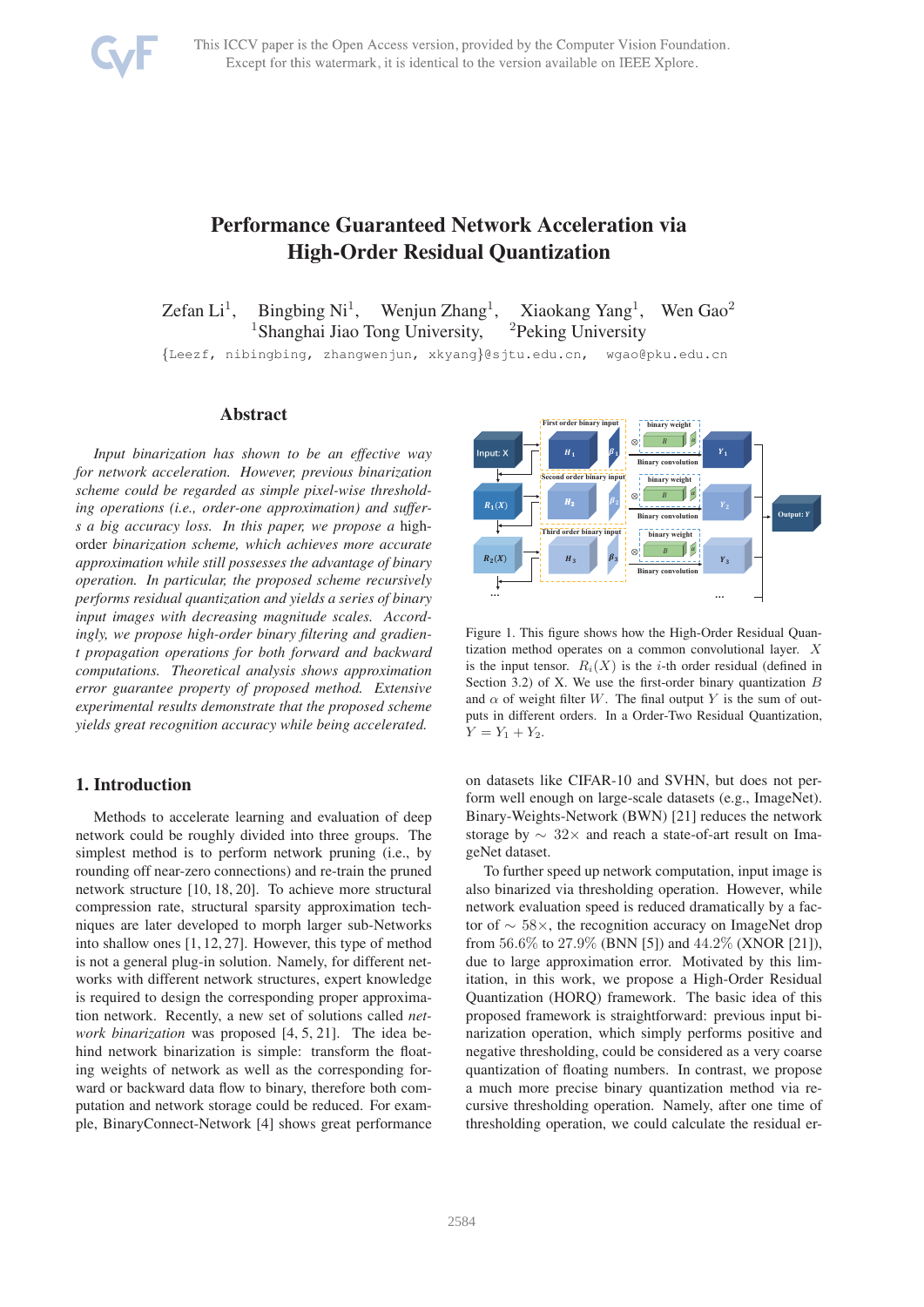ror and then perform a new round of thresholding operation to further approximate the residual. Thus, we could obtain a series of binary maps corresponding to different quantization scales. Based on these binary input tensors (stacked binary maps of different magnitude scales), we have developed efficient binary filtering operations for forward and backward computation. Experiments well demonstrate that our new proposed input binary quantization scheme not only outperforms the original XNOR-Networks [21], but also possesses great speedup ratio. At the same time, theoretically, we provide error analysis for our approximation scheme.

The rest of this paper is organized as follows. Some related works are demonstrated and compared in Section 2. In Section 3, we propose the High-Order Residual Quantization method and HORQ-Net. Section 4 covers the experiment part and analysis on storage and computation.

## 2. Related Work

Standard implementation of DCNNs is inefficient in memory storage and consumes considerable computational resources. Many works tried to accelerate and simplify DCNN. We divide these works into three categories:

Parameter Pruning It is believed many deep learning models are over-parameterized with significant redundancy [6]. To simplify DCNN, a widely used method is to remove parameters with little information. An early method called weight decay [20] is firstly used in pruning a network. OBD (Optimal Brain Damage [18]) provides a method using second-derivative information to remove the unimportant weights from a neural network under the assumption that the Hessian matrix of the problem is diagonal. OB-S (Optimal Brain Surgeon [10]) furthers the idea of OBD and achieves a better experimental results. However, their methods need to compute the second-derivatives, which increases the computational complexity significantly.

Collins *et al*. [3] proposed a method using sparsityinducing regularizer during the training of CNNs. Then Han *et al*. [9] proposed an approach to apply parameter pruning to a memory-efficient structure. Related approaches can be found in [25] and [28]. They firstly find similar neurons during the training process and then combine or remove these neurons. These methods are based on a pretrained neural network. Our High-Order Residual Quantization method does not rely on a pre-trained network. Therefor, our method has an advantage of easy training.

Model Compression Another approach to simplify neural networks is called model compression [1]. The original idea of model compression is to train a compact artificial neural network to mimic a full-version pre-trained complex model. The full-version model is used to label the large unlabeled data set and the compact network is trained on this ensemble labeled data set. Compared with other compression methods, this method simply trains a network with fewer hidden units, thus the performance is limited.

Some other methods also consider the similar approach but develop many other skills. Jaderberg *et al*. [12] proposed a method for accelerating convolutional networks in linear case and later, Zhang *et al*. [27] proposed a method for accelerating convolutional networks in nonlinear case. These two methods minimize the reconstruction error of the responses (linear and nonlinear respectively) under the assumption that the convolutional filters can be low-rank approximated along certain dimensions. Methods in [22], [7] and [13] approximate a weight filter with a set of separable smaller filters. These methods rely on the low-rank assumption and also need a pre-trained network. They are network-dependent. In contrast, our method is general and is a plug-in solution.

Network Quantization This part is most related to our method. It is obvious that operations in high precision are much more time-consuming than those in binary values (eg.  $+1, -1$ ). Training a DCNN with binary weights can significantly accelerate the computation since if the weight filters are replaced with binary values, the convolutional operation can be simply replaced by additions and subtractions. EPB (Expectation BackPropagation [24]) shows that network with binary weights and binary activations is capable of achieving high performance. BC (BinaryConnect [4]) extends the idea of EBP and later, Courbariaux *et al*. [5] proposed BinaryNet (BN) which is a further extension of BC. BC constrains weights to  $+1$  and  $-1$  and BN further constrains activations to  $+1$  and  $-1$  thus the input (except the first layer) and the output of each layer are all binary values. They both achieve a state-of-art result in small-scale data sets (eg. MNIST and CIFAR-10). According to Rastegari *et al*. [21], BC and BN are not very successful on large-scale data set. Therefore, Rastegari *et al*. [21] proposed Binary-Weights-Networks (BWN) and XNOR-Networks, which use a different binary method compared with BC and BN. The most innovative point of their method is to compute the scaling factor. BWN uses binary weights and shows better performance than BC on ImageNet. XNOR, using both binary weights and binary input, further improves the efficiency of the computation. The accuracy of this network drops largely due to the information loss during input quantization. This inspires us to propose the High-Order Residual Quantization method, which reduces the information loss during quantization. We compare our HORQ method with XNOR and BN. Our method outperforms these previous methods.

#### 3. HORQ Network

In this chapter, we propose a new binary quantization method named High-order Residual Quantization (HORQ) which realizes the binarization of both input and weights in a neural network. The most innovative point of HORQ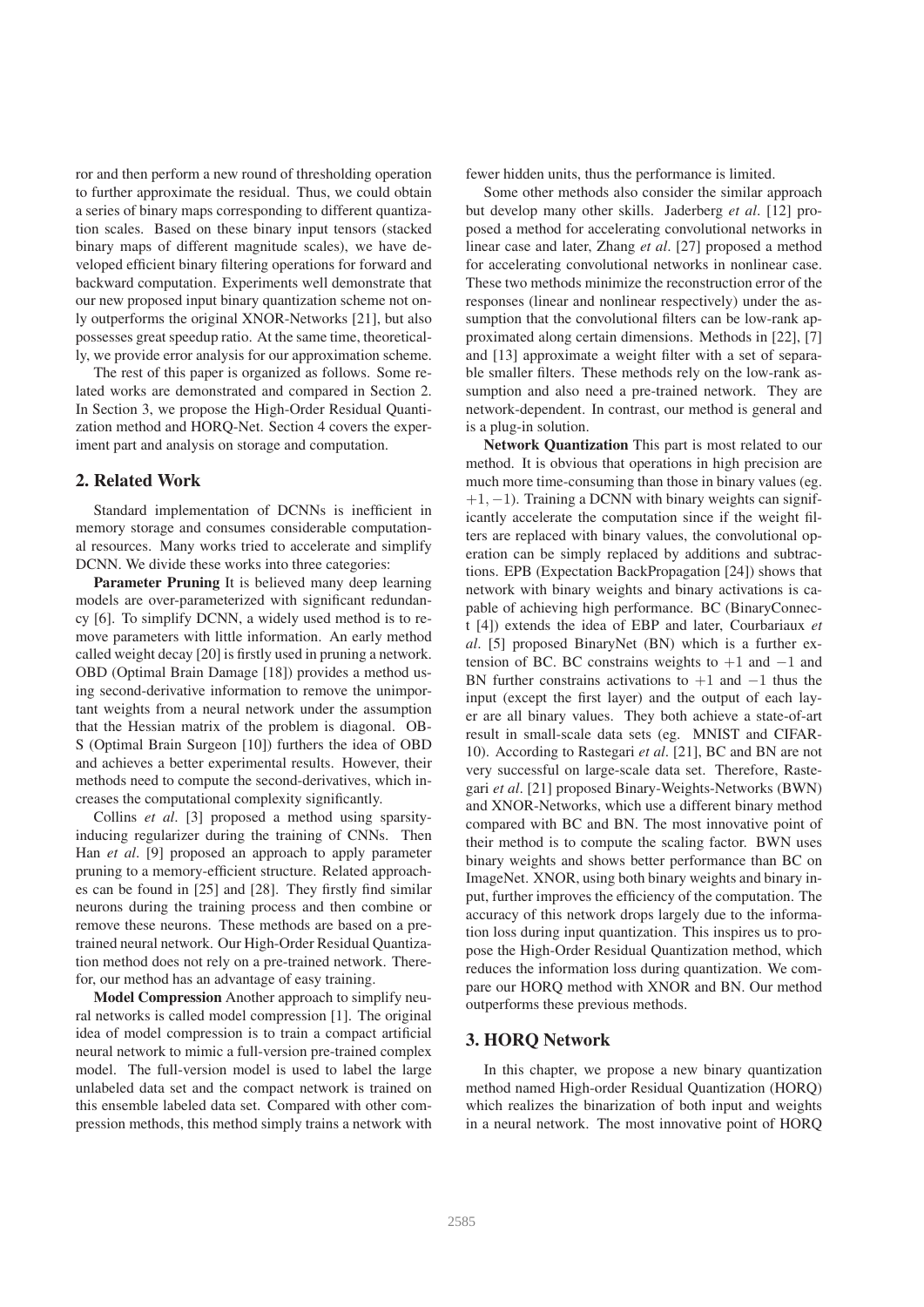is that we recursively make use of the residual (defined in Section 3.2). Then we can obtain a series of binary inputs in different magnitude scales. We perform convolution operation on input in different scales and combine the results. This method manages to reduce the information loss during binary quantization.

We start with some notations. We use  $\langle \mathcal{I}, \mathcal{W}, * \rangle$  to represent a convolutional neural network where  $\mathcal I$  represents the set of input tensors,  $W$  represents the set of weight filters and ∗ represents the convolution operation. We use  $I_l \in \mathcal{I}$  to represent the input tensor of the  $l^{th}$  layer and  $W_l \in \mathcal{W}$  to represent the weight filters of the  $l^{th}$  layer. We use c, w, h to represent *channel, width and height* so that  $I_l \in \mathbb{R}^{c_{in} \times w_{in} \times \bar{h}_{in}}$  and  $W_l \in \mathbb{R}^{c_{out} \times c_{in} \times w \times h}$ .

## 3.1. XNOR-Network Revisited

In this section, we will briefly revisit the method proposed by Rastegari *et al*. [21]. They proposed two kinds of binary-neural-Networks named BWN and XNOR. BWN uses binary weights to speed up the computation. XNOR is based on BWN and realizes the binarization of input data in a convolutional layer. Here is a brief explanation of the quantization method used in XNOR and BWN:

Consider one convolution layer of the neural network with  $I \in \mathcal{I}$  being the input tensor and  $W \in \mathcal{W}$  being a weight filter. The core operation of this layer can be represented as  $I*W$ . The idea of BWN is to constrain a convolutional neural network with binary weights. Rastegari used  $\alpha B$  to approximate W where  $\alpha \in \mathbb{R}^+$  is a scaling factor and  $B \in \{-1, +1\}^{c \times w \times h}$  is a binary filter:

$$
I * W \approx (I \oplus B)\alpha \tag{1}
$$

Here,  $\Leftrightarrow$  represents a binary convolution operation with no multiplication. To find suitable  $\alpha$  and  $B$ , Rastegari [21] solved the following optimization problem:

$$
\alpha^*, B^* = \underset{\alpha, B}{\text{argmin}} J(B, \alpha) = \underset{\alpha, B}{\text{argmin}} ||W - \alpha B||^2 \quad (2)
$$

It is easy to find the solution to Equation 2:

$$
\begin{cases}\nB^* = sign(W) \\
\alpha^* = \frac{1}{n} ||W||_{l_1}\n\end{cases} \tag{3}
$$

Using the optimal estimation (Equation 3), one can train the CNN according to Algorithm 1 proposed by [21].

The idea of XNOR is based on BWN. BWN only replaces real value weights with binary values while XNOR is designed to replace real value inputs with binary values in addition to binary weights. XNOR uses  $\beta H$  to approximate the input tensor  $X: X \approx \beta H$  and they solve the following optimization problem:

$$
\alpha^*, B^*, \beta^*, H^* = \underset{\alpha, B, \beta, H}{\text{argmin}} \|X \odot W - \alpha \beta H \odot B\|^2 \quad (4)
$$

Algorithm 1 Training an L-layers CNN with binary weights:

**Input:** A minibatch of inputs and targets  $(I, Y)$ , cost function  $C(Y, \hat{Y})$ , current weight  $\mathcal{W}^t$  and current learning rate  $\eta^t$ 

**Output:** Updated weight  $W^{t+1}$  and updated learning rate  $\eta^{t+1}$ 

1: Binarizing weight filters: 2: for  $l = 1$  to  $L$  do 3: **for**  $k = 1$  to  $c_{out}$  **do** 4:  $A_{lk} = \frac{1}{n} ||\mathcal{W}_{lk}^{t}||_{lk}$ 5:  $B_{lk} = sign(\mathcal{W}_{lk}^t)$ 6:  $\mathcal{W}_{lk} = A_{lk}B_{lk}$ 7:  $\hat{Y} = \text{BinaryForward}(I, B, A)$ 8:  $\frac{\partial C}{\partial \widetilde{W}}$  =BinaryBackward( $\frac{\partial C}{\partial \hat{Y}}, \widetilde{W}$ ) 9:  $W^{t+1}$  =UpdateParameters( $W^{t}$ ,  $\frac{\partial C}{\partial \widetilde{W}}$ ,  $\eta_t$ ) 10:  $\eta^{t+1}$  = UpdateLearningrate $(\eta^t, t)$ 

As showed in [21], an approximate solution to this problem is:

$$
\begin{cases}\n\beta^* H^* = \frac{1}{n} \|X\|_{l_1} sign(H) \\
\alpha^* B^* = \frac{1}{n} \|W\|_{l_1} sign(W)\n\end{cases} \tag{5}
$$

We can use an algorithm similar to Algorithm 1 to train XNOR. More details about the training process of BWN and XNOR can be found in [21]. The experiments in [21] show that XNOR further accelerates the speed but the accuracy drops largely compared with BWN. Thus our purpose is to propose a improved neural networks of which both weights and inputs are binary values and the performance remains a relatively high level both in speed and accuracy. Based on this idea, in the next section, we propose the High-Order Residual Quantization method (HORQ).

#### 3.2. High-Order Residual Quantization

In this section, we will explain the HORQ method to quantize the input of a convolutional layer. Using  $H^*$  and  $\hat{\beta}^*$  in Equation 5 is not precise enough. Our HORQ method calculates the residual error and then performs a new round of thresholding operation to further approximate the residual. This binary approximation of the residual can be considered as a higher-order binary input. We can recursively perform the above operations and finally we can obtain a series of binary maps corresponding to different quantization scales. Based on these binary input tensors, we develop efficient binary filtering operations for forward and backward computation.

The input of a convolution layer is a 4-dimension tensor. If we reshape the input tensor and the corresponding weight filters into matrices, the convolution operation can be con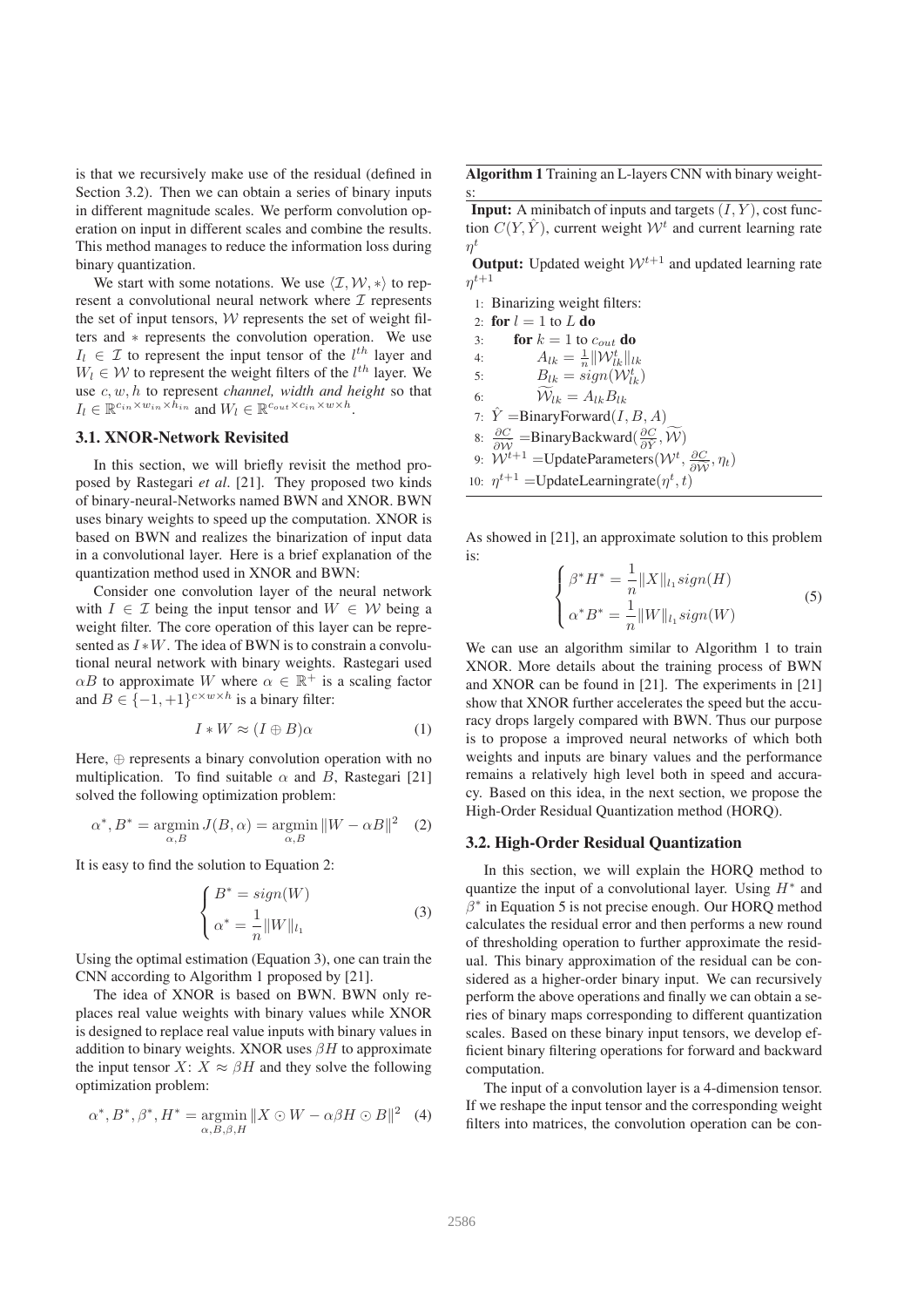sidered as a matrix multiplication. The process of tensor reshape will be demonstrated in Section 3.3. Each elemental operation within the matrix production can be considered as a vector inner product operation. Thus we firstly consider the input as a vector:

Suppose there is an input vector  $X \in \mathbb{R}^n$  and we quantize the X following the process of XNOR:

$$
X \approx \beta_1 H_1 \tag{6}
$$

where  $\beta_1 \in \mathbb{R}$  and  $H_1 \in \{+1, -1\}^n$ . We can get the result by solving the following optimization problem:

$$
\beta_1^*, H_1^* = \operatorname*{argmin}_{\beta_1, H_1} J(\beta_1, H_1)
$$
  
= 
$$
\operatorname*{argmin}_{\beta_1, H_1} \|X - \beta_1 H_1\|^2
$$
(7)

The analytical solution to this problem is:

$$
\begin{cases}\nH_1^* = sign(X) \\
\beta_1^* = \frac{1}{n} ||X||_{l_1}\n\end{cases} \tag{8}
$$

Equation 6 can be considered as an order-one binary quantization(i.e., simple thresholding). Thus we can define the first-order residual tensor  $R_1(X)$  by computing the difference between the real input and first-order binary quantization:

$$
R_1(X) = X - \beta_1 H_1 \tag{9}
$$

Since  $\beta_1$  and  $H_1$  can both be determined by X from Equation 8,  $R_1(X)$  can also be determined by X. We can use  $R_1(X)$  to represent the information loss due to approximation using Equation 6. Notice that  $R_1(X)$  is a real value tensor and we can further quantize  $R_1(X)$  as follow:

$$
R_1(X) \approx \beta_2 H_2 \tag{10}
$$

where  $\beta_2 \in \mathbb{R}$ ,  $H_2 \in \{+1, -1\}^n$ , then we can get the Order-Two Residual Quantization of the input:

$$
X = \beta_1 H_1 + R_1(X) \approx \beta_1 H_1 + \beta_2 H_2 \tag{11}
$$

where  $\beta_1, \beta_2$  are real value scalars and  $H_1, H_2$  are binary value tensors.  $\beta_1 H_1$  is called the first-order binary input while  $\beta_2H_2$  is called the second-order binary input. Using the similar way that we solve the Equation 6, we can solve approximation problem of Equation 11:

Firstly, we solve the corresponding optimization problem:

$$
\beta_2^*, H_2^* = \underset{\beta_2, H_2}{\text{argmin}} \|R_1(X) - \beta_2 H_2\|^2 \tag{12}
$$

and the solution to Problem 12 is:

$$
\begin{cases}\nH_2^* = sign(R_1(X)) \\
\beta_2^* = \frac{1}{n} ||R_1(X)||_{l_1}\n\end{cases}
$$
\n(13)

We can show that our binary approximation method of using Equation 11 is much better than the original method by using Equation 6 both theoretically and experimentally.

We can compare the information loss between these two binary approximation methods. Remember we define  $R_1(X)$  as the residual tensor of approximation using Equation 6. Then it's natural to define the residual tensor of approximation by Equation 11:

$$
R_2(X) = X - \beta_1 H_1 - \beta_2 H_2
$$
  
=  $R_1(X) - \beta_2 H_2$  (14)

Notice that  $H_2^*$  and  $\beta_2^*$  minimize  $||R_1(X) - \beta_2 H_2||^2$ , therefore:  $\parallel$ *D*  $(\parallel$ <sup>2</sup> $)\parallel$ 

$$
||R_2(X)|_{\beta_2=\beta_2^*, H_2=H_2^*}||^2
$$
  
=  $||(R_1(X) - \beta_2 H_2)||^2|_{\beta_2=\beta_2^*, H_2=H_2^*}$   
=  $||(R_1(X) - \beta_2 H_2)||_{min}^2$   
 $\leq ||(R_1(X) - \beta_2 H_2)||^2|_{\beta_2=0}$   
=  $||R_1(X)||^2$  (15)

Thus if we use the  $L2-norm$  of the residual tensor to represent the information loss, from the above derivation, we can prove that our Order-Two Residual Quantization by Equation 11 reduces the information loss compared with the approximation using Equation 6 in [21].

It's straightforward to develop the Order-Two Residual Quantization using Equation 11 into a Order-K Residual Quantization:

$$
X \approx \sum_{i=1}^{K} \beta_i H_i \tag{16}
$$

where

$$
\begin{cases}\nR_0(X) = X \\
R_{i-1}(X) = X - \sum_{j=1}^{i-1} \beta_j H_j & i = 2, 3, ..., K \\
H_i = sign(R_{i-1}(X)) & i = 1, 2, ..., K \\
\beta_i = \frac{1}{n} ||R_{i-1}(X)||_{l_1} & i = 1, 2, ..., K\n\end{cases}
$$
\n(17)

We can recursively calculate the residual tensor to get a higher-order input. In fact, if the order becomes higher, the information loss will be more less, while the computational cost will also increase. We find that Order-Two and Order -Three residual quantization are good enough to approximate the input in terms of information loss. In the next section, we will introduce the HORQ network using our Order-Two Residual quantization method.

#### 3.3. The HORQ Network

In this section, we proposed HORQ-Net which takes the HORQ binary input and performs high order binary filtering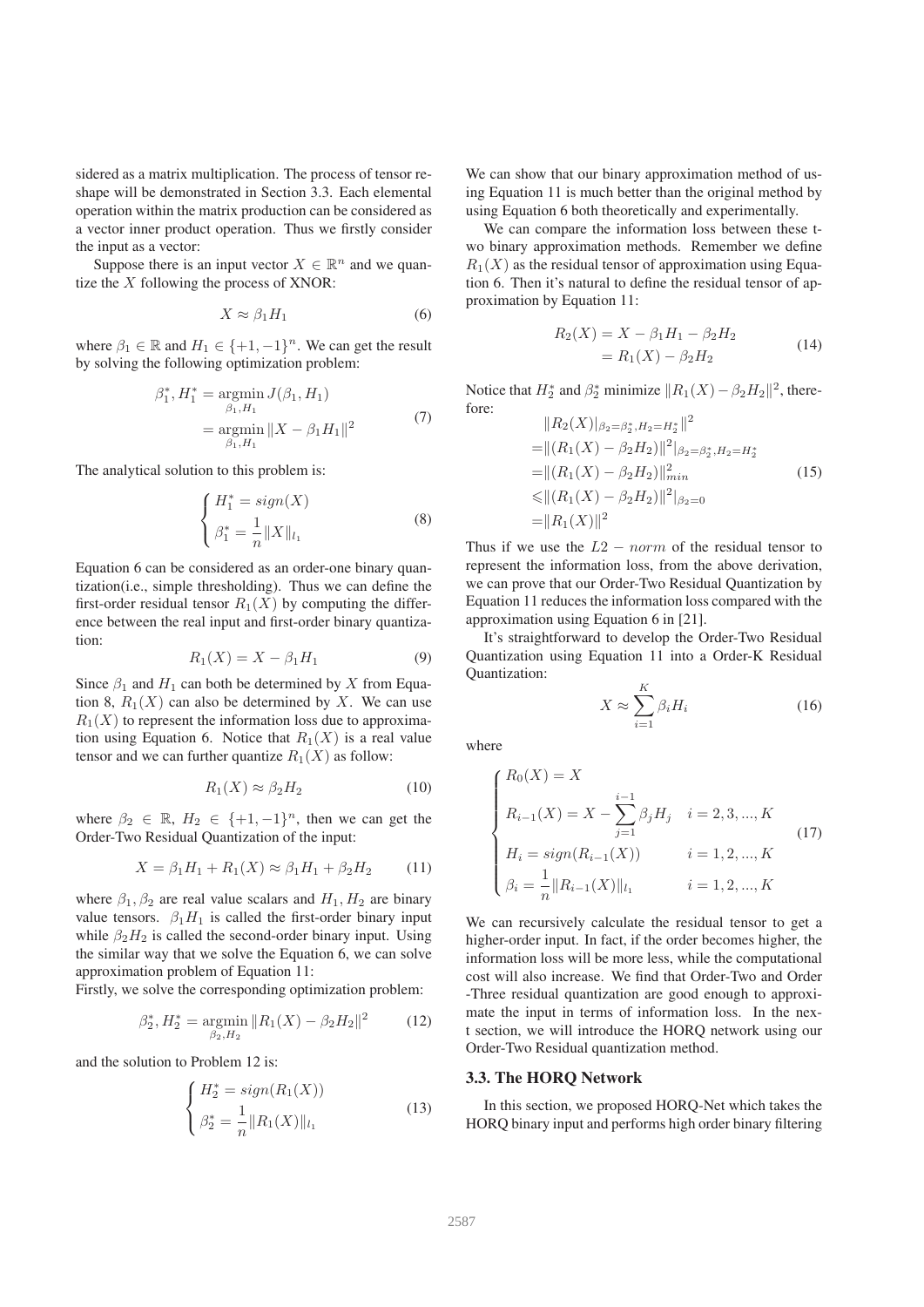for forward and backward computation. As for the convolutional layer, suppose the input  $X \in \mathbb{R}^{c_{in} \times w_{in} \times h_{in}}$  and the convolutional filter  $W \in \mathbb{R}^{c_{out} \times c_{in} \times w \times h}$  of this convolution layer are two tensors. Then if we reshape the input tensor and weight tensor into two matrices respectively, the convolution operation can be considered as a matrix multiplication.

**Tensor Reshape** To reshape the weight tensor  $W$ , we can straighten each filter to a vector shape of  $1 \times (c_{in} \times$  $w \times h$ ). There are  $c_{out}$  filters thus the weight tensor W is reshaped to a matrix  $W_r$  shape of  $c_{out} \times (c_{in} \times w \times h)$ . If we use  $Y$  to denote the output of the convolution layer  $\langle X, W, * \rangle$  then  $Y \in \mathbb{R}^{c_{out} \times h_{out}}$ , where  $w_{out} =$  $(w_{in} + 2*p - w)/s + 1$  and  $h_{out} = (h_{in} + 2*p - h)/s + 1$ , p and s represent the pad and stride parameter respectively. To reshape the input tensor  $X$ , we can straighten each sub-tensor in  $X$  with the same size of a filter to a vector and combine these vectors to a matrix  $X_r$ . In fact, there are  $w_{out} \times h_{out}$  sub-tensors in X, thus  $X_r$  is in the shape of  $(c_{in} \times w \times h) \times (w_{out} \times h_{out})$ . Then we can use a matrix production  $Y_r = W_r X_r$  to replace the convolution operation between X and W where  $Y_r$  is a matrix shape of  $(c_{out}) \times (w_{out} \times h_{out})$ . Then we reshape  $Y_r$  to Y to complete the whole computation.



Figure 2. This figure shows the tensor reshape process.

Convolution Using Order-Two Residual Quantization After the Tensor Reshape process, we get the input  $X<sub>r</sub>$ and the weight  $W_r$  in matrix form. In this part, we show how to use Order-Two Residual Quantization to compute the matrix production between  $W_r$  and  $X_r$ . We firstly quantize the weight matrix  $W_r$ :

$$
W_{r(i)} \approx \alpha_i B_i \quad (i = 1, 2, \dots, c_{out}) \tag{18}
$$

$$
\begin{cases}\nB_i = sign(W_{r(i)}) \\
\alpha = \frac{1}{c_{in} \times w \times h} ||W_{r(i)}||_{l_1}\n\end{cases}
$$
\n(19)

where  $W_{r(i)}$  is the *i*-th row of  $W_r$ ;  $W_{r(i)}$ ,  $B_i \in$  $\mathbb{R}^{1\times (c_{in}\times w\times h)}$ ;  $\alpha \in \mathbb{R}$ .

Algorithm 2 OrderTwoBinaryConvolution $(X, W)$ 

**Input:** Input tensor  $X \in \mathbb{R}^{c_{in} \times w_{in} \times h_{in}}$ , Weight tensor  $W \in \mathbb{R}^{c_{out} \times c_{in} \times w \times h}$  and convolutional parameters include pad and stride.

**Output:** The convolutional result  $Y$  using method of second-order binary approximation.

- 1: Reshape weight tensor and input tensor:
- 2:  $W_r$ =ReshapeWeight $(W)$
- 3:  $X_r$ =ReshapeInput( $X, W$ )
- 4: Binarizing weight matrix:
- 5: for  $k = 1$  to  $c_{out}$  do

6: 
$$
A_k = \frac{1}{c_n \times w \times h} ||W_{r(k)}(t)||_{l1}
$$

7: 
$$
M_k = sign(W_{r(k)})
$$

- 8:  $\widetilde{W}_{r(k)} = A_k M_k$
- 9: Binarizing input matrix:
- 10: **for**  $k = 1$  to  $w_{out} \times h_{out}$  **do**
- 11:  $B_{1k} = \frac{1}{c_n \times w \times h} \|X_{r(k)}\|_{l_1}$
- 12:  $N_{1k} = sign(X_{r(k)})$
- 13:  $R_1(X_{r(k)}) = X_{r(k)} B_{1k}N_{1k}$
- 14:  $B_{2k} = \frac{1}{c_n \times w \times h} ||R_1(X_{r(k)})||_{l1}$
- 15:  $N_{2k} = sign(R_1(X_{r(k)}))$
- 16:  $X_{r(k)} = B_{1k} N_{1k} + B_{2k} N_{2k}$
- 17:  $Y_r = \text{BinaryProduction}(X_{r(k)}, W_{r(k)})$

18:  $Y =$ ReshapeOutput $(Y_r)$ 

Then, we quantize the input matrix  $X_r$  using Order-Two Residual Quantization:

$$
X_{r(i)} \approx \beta_{1(i)} H_{1(i)} + \beta_{2(i)} H_{2(i)} \quad (i = 1, 2, ..., w_{out} \times h_{out})
$$
\n(20)\n
$$
\begin{cases}\nH_{1(i)} = sign(X_{r(i)}) \\
\beta_{1(i)} = \frac{1}{c_{in} \times w \times h} \|X_{r(i)}\|_{l_1} \\
R_1(X_{r(i)}) = X_{r(i)} - \beta_{1(i)} H_{1(i)} \\
H_{2(i)} = sign(R_1(X_{r(i)})) \\
\beta_{2(i)} = \frac{1}{c_{in} \times w \times h} \|R_1(X_{r(i)})\|_{l_1}\n\end{cases}
$$
\n(21)

where  $X_{r(i)}$  is the *i*-th column of  $X_r$ ;  $X_{r(i)}$ ,  $H_{1(i)}$ ,  $H_{2(i)} \in$  $\mathbb{R}^{(c_{in} \times w \times h) \times 1}$ ;  $\beta_{1(i)}, \beta_{2(i)} \in \mathbb{R}$ . Thus we can compute the binary convolution via Algorithm 2.

Training HORQ Network Algorithm 3 demonstrates the procedure for training a HORQ network using our Order-Two Residual Quantization method. The ordinary procedure includes Forward, Backward and Parameter-Update. We use the binary value of inputs and weights during the Forward and Backward process. For convenience, we only include convolution layers in the Forward process in Algorithm 3. In fact, our High-Order Residual Quantization method can be easily applied to fully-connected layers because the fully connected layer only involves vector inner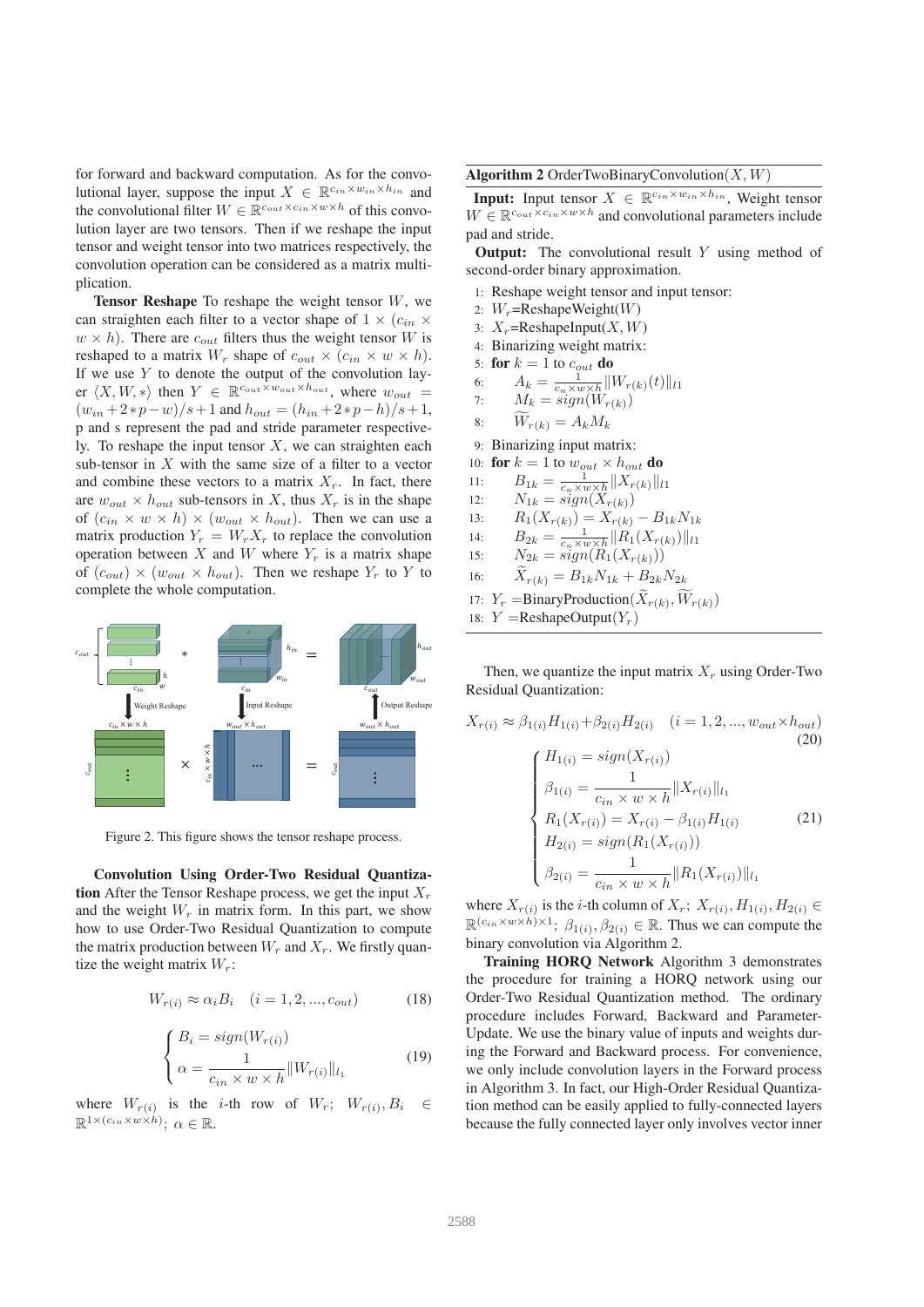product and we can use our HORQ method directly without the Tensor Reshape process.

#### Algorithm 3 Traning an L-layers HORQ network:

**Input:** A minibatch of inputs and targets  $(X, Y)$ , cost function  $L(Y, \hat{Y})$ , current weight  $\mathcal{W}(t) = \{W^{l}(t)\}_{l=1,\dots,L}$ and current learning rate  $\eta(t)$ 

**Output:** Updated weight  $W^{t+1}$  and updated learning rate  $\eta^{t+1}$ 

- 1: for  $l = 1$  to  $L$  do
- 2:  $\hat{Y}^l(t)$ =OrderTwoBinaryConvolution( $X^l(t)$ ,  $W^l(t)$ )
- 3:  $\frac{\partial L}{\partial \hat{W}}$  =BinaryBackward( $\frac{\partial L}{\partial \hat{Y}}, \tilde{W}$ )
- 4:  $W(t+1) = \text{UpdateParameters}(W(t), \frac{\partial L}{\partial \hat{W}}, \eta(t))$
- 5:  $\eta(t+1)$  = UpdateLearningrate $(\eta(t), t)$

To train a HORQ-Net, we quantize the input and weight filters and compute the binary convolution layer by layer. The binary convolution is detailed in Algorithm 2. After the Forward-pass, we use the binary weight  $\widetilde{W}$  and binary input  $\tilde{X}$  to do the back propagation. We also use the same way as Courbariaux *et al*. [5] does to compute the gradient for the sign function  $sign(\cdot)$ . We should notice that we use the real-value weights and inputs when updating the parameters. The reason is that the parameter update is quite small in each iteration. If we update with binary weights, these updates may be eliminated during the binary operation in the next iteration and therefore the network will not be efficiently trained. The similar strategy is also applied in  $[4, 5, 21]$ 

#### 4. Experiments

In this section, we will show two main comparison experiments on MNIST and CIFAR-10. We compare HORQ-Net with some of the previous methods. Experiments show that HORQ-Net possesses better performance on image classification tasks.

# 4.1. MNIST

We test our HORQ-Net on MNIST dataset, which is a benchmark image classification dataset [17] of handwritten digits from 0 to 9. To make this experiment comparable with BC [4] and BNN [5], we also use a MLP with a similar structure. This MLP consists of 3 hidden layers with 4096 Order-Two Residual Quantized connections and a L2- SVM layer with the Hinge loss (Lee *et al*. [19] showed that L2-SVM is better than Softmax in this dataset). To train this MLP, we do not use any convolution, preprocessing, dataaugmentation or pre-training skills. We use ADAM adaptive learning rate method [15]. We use Batch Normalization with a minibatch of size 200 to speed up the training.

We also train a same MLP with only order-one binary connections (XNOR) to compare the final test accuracy.



Figure 3. This figure shows the classification accuracy of HORQ-Network and XNOR-Network on MNIST.



Figure 4. This figure shows the hinge loss of HORQ-Network and XNOR-Network on MNIST.

| Method      | <b>Binary Input</b> | Binary Weight | Test error |
|-------------|---------------------|---------------|------------|
| <b>BEB</b>  | No                  | Yes           | $2.12\%$   |
| BC          | No                  | Yes           | 1.18%      |
| <b>BN</b>   | N <sub>0</sub>      | Yes           | 0.96%      |
| <b>BNN</b>  | Yes                 | Yes           | 1.33%      |
| <b>XNOR</b> | Yes                 | Yes           | 1.96%      |
| <b>HORO</b> | Yes                 | Yes           | 1.25%      |

Table 1. This Table shows the Test error rate of different binary method on MNIST: BEB (Binary expectation backpropagation [2]), BC (BinaryConnect [4]), BN (BinaryNet [5]), BNN (Bitwise Neural Networks [14]), XNOR (XNOR-Networks [21]), HORQ (This work).

The results are shown in Figure 3 and Figure 4. We use the same network structure above to train XNOR-Net and HORQ-Net and find that HORQ-Net outperforms XNOR-Net by 0.71% in accuracy. From Figure 3, we also observe that HORQ-Net converges within fewer epochs. Figure 4 shows the hinge loss changes over epoch. Both HORQ-Net and XNOR-Net can converge to a relatively small loss but the hinge loss curve of XNOR-Net is not as smooth as the loss curve of HORQ-Net. Most previous works (showed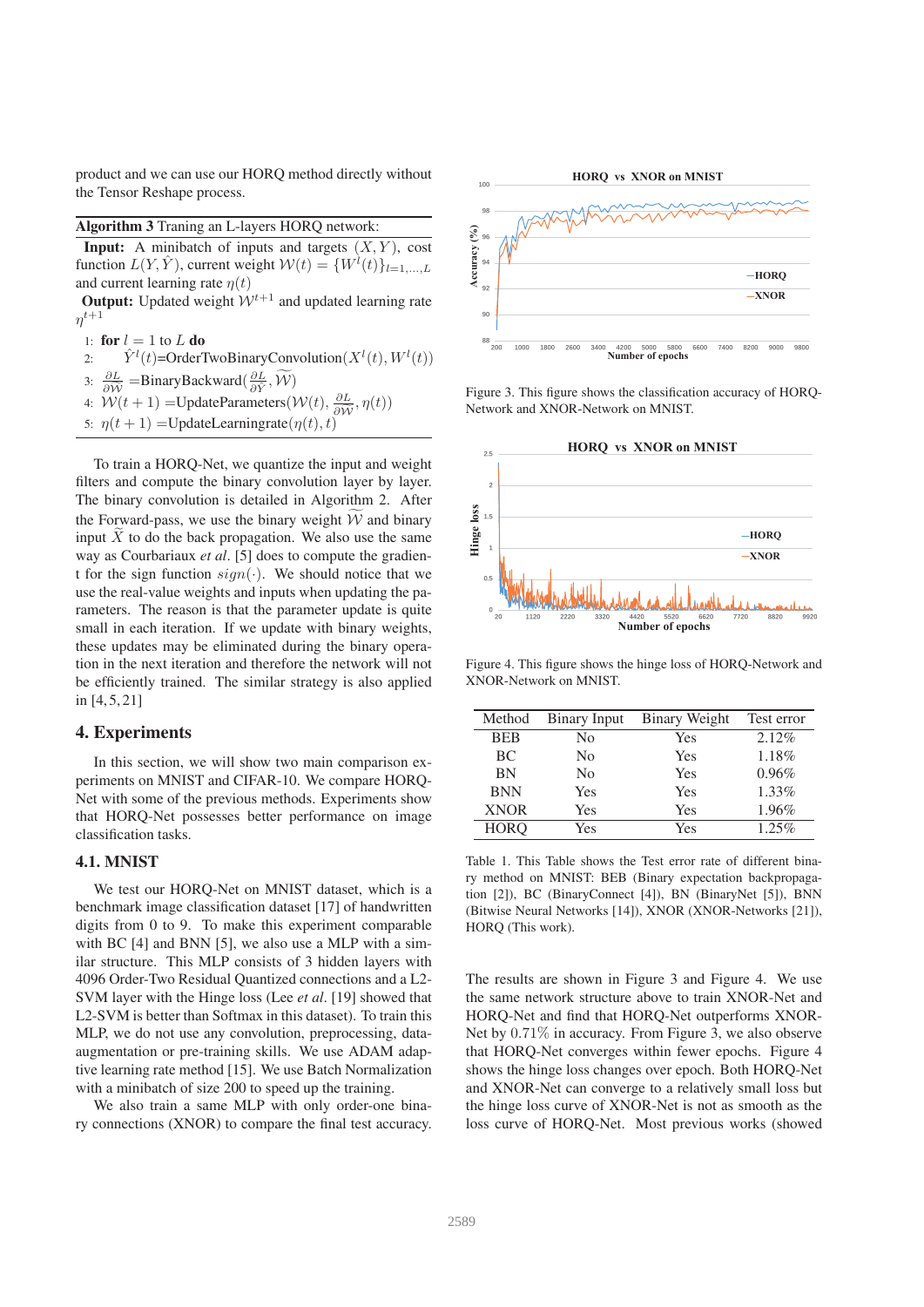

Figure 5. This figure shows the classification accuracy of HORQ-Network and XNOR-Network on CIFAR-10 on a shallow CNN.

in Table 2) used binary weights and float-precision inputs. XNOR-Net [21] and our HORQ-Net use both binary weights and binary inputs. This experiment shows HORQ-Net can realize the acceleration of neural networks with little performance degradation.

#### 4.2. CIFAR-10

We also test our HORQ-Network on CIFAR-10 dataset containing 50000 training images and 10000 testing images. We do not use any preprocessing or data-augmentation skills (which is showed to be a game changer in this data set [8]). In order to show the difference between the performance of methods using Order-Two Residual Quantization (HORQ) and order-one binary approximation (XNOR), firstly we use a shallow convolution neural network. The structure of our CNN is:

$$
(32)C5 - S - MP3 - N - (32)C5 - S - MP3 - N - (64)C5 - S - AP3 - 10FC - SOFTMAX
$$
\n(22)

Where  $C5$  is a  $5 \times 5$  convolution layer, S is a sigmoid activation layer, MP3 is a max-pooling layer with kernel size 3 and stride 2, AP3 is a average-pooling layer with kernel size 3 and stride 2, N is a LRN layers, FC is a fully connected layer and SOFTMAX is a softmax loss layer. To train this CNN, we set the size of the minibatch to 50 to speed up the training. We also centralize and standardize the training data.

Since our CNN structure is not as complex as ConvNet [4] (ConvNet has six convolutional layers and two fully connected layers and each layer has more perceptions), our baseline (without using any binary approximation) accuracy is not as high as theirs. But this shallow network makes it easier to compare the performance between HORQ and XNOR under the same initialization, parameter setting and training strategy. We report the final performance in Figure 5 and Figure 6. Using the same network structure, HORQ-Net converges with accuracy drop within



Figure 6. This figure shows the softmax loss of HORQ-Network and XNOR-Network on CIFAR-10 on a shallow CNN.

2% compared with our baseline. The accuracy drops  $\sim 5\%$ in XNOR-Net. Besides, HORQ-Net and XNOR-Net converges in a similar speed. Hence this experiment also shows the better performance of HORQ-Net.

## 4.3. Storage Space Analysis

Generally speaking, our high-order binarization can be applied to any DCNN models. Models with binary weights will take up less storage memory than models with double precision weights. A very deep convolutional neural networks, for example, VGG-16, will occupy nearly 400M storage space using float precision. Figure 7 shows the storage cost of some widely used models with double and binary precision weights.



Figure 7. This figure lists some models(Vgg-16 [23], Alexnet [16], Googlenet [26], Convnet [4], Lenet [11]) shows the Comparison of storage space of several models between float precision and binary precision.

## 4.4. Computation Analysis

Consider a convolution operation  $(I, W, *)$ , where input  $I \in \mathbb{R}^{c_{in} \times w_{in} \times h_{in}}$ , Weight tensor  $W \in \mathbb{R}^{c_{out} \times c_{in} \times w \times h}$ , the total number of operation is  $c_{out} \times c_{in} \times wh \times w_{in}h_{in}$ . Using the current generation CPU, which is capable of per-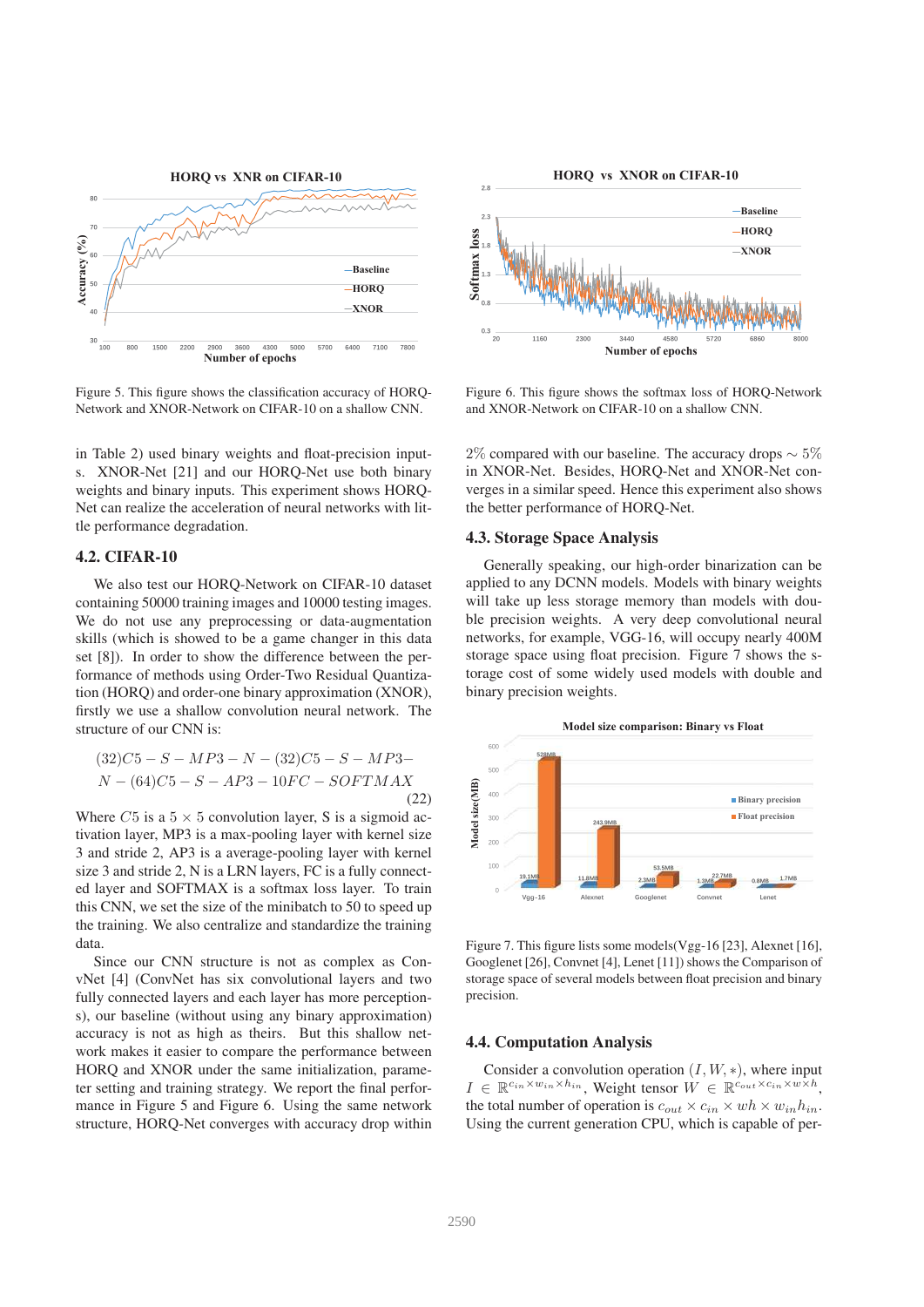

Figure 8. This figure shows the relationship between (a)speedup ratio and filter size, (b)speedup ratio and channels, (c)speedup ratio and order of quantization.

forming 64 binary operations within one cycle clock, our method of High-Order Residual Quantization of order K needs  $K \times c_{out} \times c_{in} \times wh \times w_{in}h_{in} + (K+1) \times w_{in}h_{in} =$  $KN_p + (K + 1)N_n$  operations. Among these operations,  $KN_p$  operations are binary-precision operations, which can be sped up, while the other  $(K + 1)N_n$  operations are floatprecision operations, which cannot be sped up. Thus the speedup ratio can be computed as:

$$
\eta = \frac{c_{out}c_{in}whw_{in}h_{in}}{\frac{1}{64}(Kc_{out}c_{in}whw_{in}h_{in}) + (K+1)w_{in}h_{in}}
$$

$$
= \frac{64c_{out}c_{in}wh}{Kc_{out}c_{in}wh + 64(K+1)}
$$
(23)

For the case of Order-Two, we can compute the speedup ratio:

$$
\eta = \frac{c_{out}c_{in}whw_{in}h_{in}}{\frac{1}{64}(2c_{out}c_{in}whw_{in}h_{in}) + 3w_{in}h_{in}}
$$

$$
= \frac{64c_{out}c_{in}wh}{2c_{out}c_{in}wh + 192}
$$
(24)

| Method                                 | Speedup ratio |
|----------------------------------------|---------------|
| Order-One Residual Quantization (XNOR) | $58\times$    |
| Order-Two Residual Quantization        | $30\times$    |
| Order-Three Residual Quantization      | $20\times$    |
| Order-Four Residual Quantization       | $15\times$    |

Table 2. This table shows speedup ratio using HORQ method in different orders. XNOR-Net can be considered as Order-One Residual Quantization.

As we can see in Equation 24, the speedup ratio does not depend on the width or the height of the input tensor but on the filter size: wh and the number of channels:  $c_{in}c_{out}$ . Firstly, we fix the number of channels:  $c_{in}c_{out} = 10 \times 10$  to see how filter size influence speedup ratio. Secondly, we fix the filter size :  $w \times h = 3 \times 3$  and input channels  $c_{in} = 3$  to see how output channels influence speedup ratio. As we can see from Figure 8, the speedup will not be remarkable if the number of channels and filter size is two small. Thus when we apply the binary method to DCNN, we should avoid quantizing layers with few channels (e.g. first layer with 3 channels). If we set  $c_{in}c_{out} = 64 \times 256$ ,  $w \times h = 3 \times 3$ , our Order-Two Residual Quantization can reach 31.98× speedup. But in practice, the speedup ratio may be a little bit lower due to the process of memory read and data preprocessing. From Figure 8, we observe that Order-Two and Order-Three Residual Quantization still remain a relatively high speed up ratio ( $> 20 \times$ ). Thus our HORQ method of order-two and order-three are very powerful in accelerating the neural network with performance guaranteed.

# 5. Conclusion

In this paper, we propose an efficient and accurate binary approximation method called High-Order Residual Quantization. We introduce the concept of residual to represent the information loss and recursively compute the quantized residual to reduce the information loss. Using binary weights, the size of network is reduced by ∼ 32× and this method provides  $\sim 30 \times$  speed up. This also provides the possibility of running the inference of deep convolutional network on CPU. Our experiments show that the performance of HORQ-net is guaranteed. HORQ-Net outperforms XNOR-Net in MNIST(0.71%) and in CIFAR- $10(\sim 3\%).$ 

## 6. Acknowledgements

The work was supported by State Key Research and Development Program (2016YFB1001003). This work was also supported by NSFC (U1611461, 61502301), China's Thousand Youth Talents Plan, the 111 Program, the Shanghai Key Laboratory of Digital Media Processing and Transmissions, and Cooperative Medianet Innovation Center.